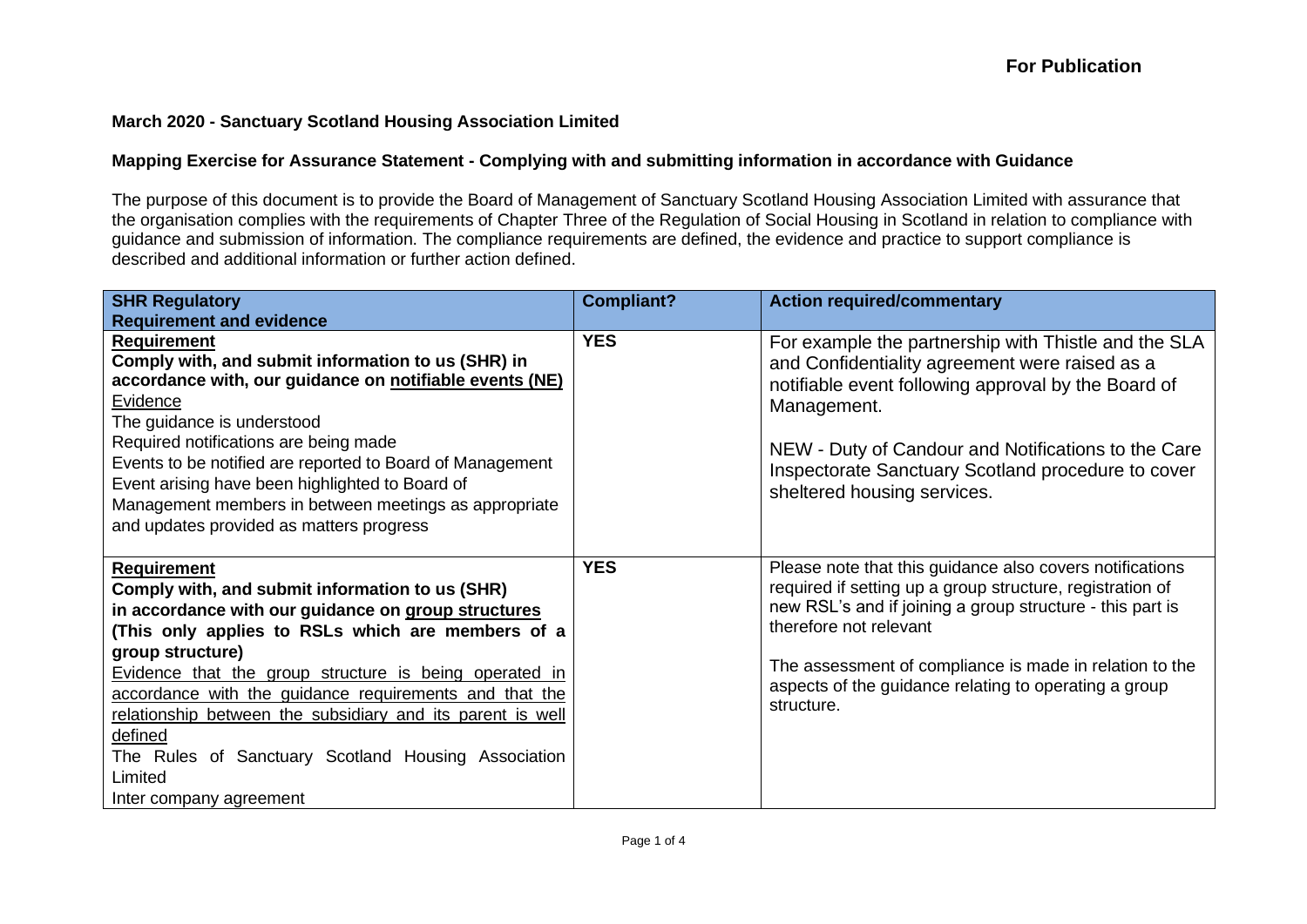| <b>SHR Regulatory</b>                                         | <b>Compliant?</b> | <b>Action required/commentary</b> |
|---------------------------------------------------------------|-------------------|-----------------------------------|
| <b>Requirement and evidence</b>                               |                   |                                   |
| Procedure agreement                                           |                   |                                   |
| <b>Standing Orders</b>                                        |                   |                                   |
| <b>Financial Regulations</b>                                  |                   |                                   |
| Schedule of covenants                                         |                   |                                   |
| Financial projections and budgets                             |                   |                                   |
| Governance Manual contains key documents that are             |                   |                                   |
| relevant to all boards within the Sanctuary group structure   |                   |                                   |
| ensuring a uniform standard of expectation of board           |                   |                                   |
| members e.g. Code of conduct, declaration of interest,        |                   |                                   |
| policy on entitlements payment and benefits, whistleblowing   |                   |                                   |
| policy                                                        |                   |                                   |
| Reports are provided to Board of Management to give           |                   |                                   |
| assurance that group functions are operating effectively e.g. |                   |                                   |
| Health and Safety, Development, Asset Management              |                   |                                   |
|                                                               |                   |                                   |
| During the transfer of engagements process the updated        |                   |                                   |
| rules and other key documents such as the inter company       |                   |                                   |
| agreements were scrutinised by external legal advisors and    |                   |                                   |
| also approved by the SHR                                      |                   |                                   |
|                                                               |                   |                                   |
| The procedure agreements are reviewed annually with the       |                   |                                   |
| Chairperson and the Director to monitor compliance            |                   |                                   |
|                                                               |                   |                                   |
| The Group Audit and Risk function gives assurance on the      |                   |                                   |
| management of risk within the group and the audit functions   |                   |                                   |
| ensuring good practice and delivery of services in            |                   |                                   |
| accordance with legal requirements and good practice          |                   |                                   |
| Intra Group loan facilities and arrangements approved by      |                   |                                   |
| Sanctuary Scotland board of management or a sub               |                   |                                   |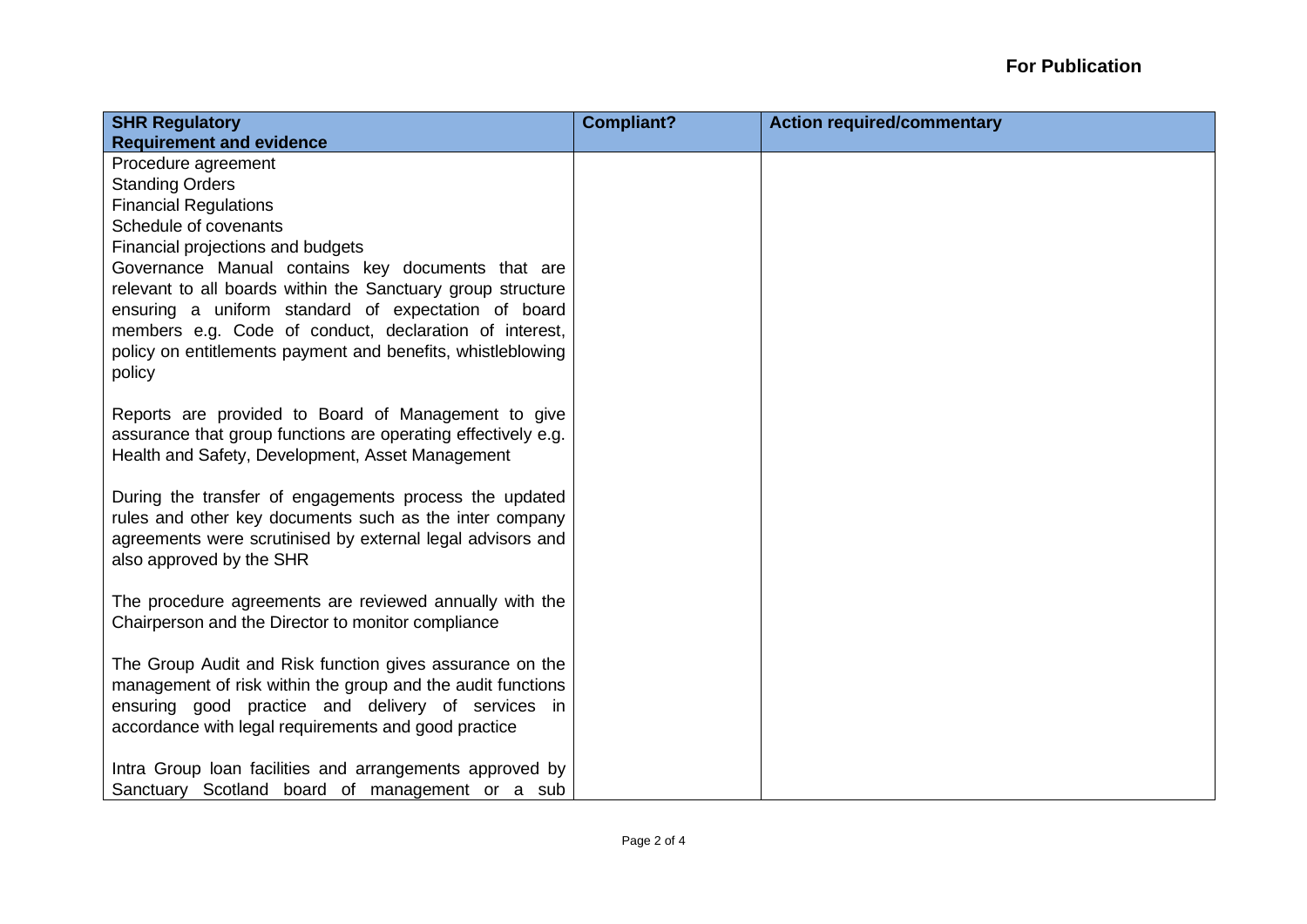| <b>SHR Regulatory</b><br><b>Requirement and evidence</b>                                                                                                                                                                                                                                                                                                                                                                                                                                                                                 | <b>Compliant?</b> | <b>Action required/commentary</b>                                                                                                                                                                                                                                     |
|------------------------------------------------------------------------------------------------------------------------------------------------------------------------------------------------------------------------------------------------------------------------------------------------------------------------------------------------------------------------------------------------------------------------------------------------------------------------------------------------------------------------------------------|-------------------|-----------------------------------------------------------------------------------------------------------------------------------------------------------------------------------------------------------------------------------------------------------------------|
| committee appointed by them e.g. revolving credit facilities                                                                                                                                                                                                                                                                                                                                                                                                                                                                             |                   |                                                                                                                                                                                                                                                                       |
|                                                                                                                                                                                                                                                                                                                                                                                                                                                                                                                                          |                   |                                                                                                                                                                                                                                                                       |
| Group board minutes are provided to Sanctuary Scotland<br>board                                                                                                                                                                                                                                                                                                                                                                                                                                                                          |                   |                                                                                                                                                                                                                                                                       |
| The activity of our subsidiary, Sanctuary Homes Scotland<br>Limited, is closely monitored and reported on. Common risk<br>maps are used to recognize key concerns and ensure the<br>activity does not represent a risk to the parent organisaiton.                                                                                                                                                                                                                                                                                       |                   |                                                                                                                                                                                                                                                                       |
| Standard approach to annual board appraisals across the<br>Group                                                                                                                                                                                                                                                                                                                                                                                                                                                                         |                   |                                                                                                                                                                                                                                                                       |
| The Group Business plan applies to all aspects of the group                                                                                                                                                                                                                                                                                                                                                                                                                                                                              |                   |                                                                                                                                                                                                                                                                       |
| and from this the Sanctuary Scotland operations plan flows                                                                                                                                                                                                                                                                                                                                                                                                                                                                               |                   |                                                                                                                                                                                                                                                                       |
| Comply with, and submit information to us (SHR)<br>in accordance with, our guidance on consulting tenants<br>where tenant consent is required<br>This applies only where a RSL is intending to either:<br>dispose of tenanted properties by sale or transfer; or<br>become a subsidiary of another organisation; or is intending<br>to convert from being a company to become a registered<br>society; or is likely to be restructured as a result of the<br>actions of creditors; or intends to be dissolved or wound up<br>voluntarily | N/A               | The transfer of engagements in 2016 does clearly<br>evidence that Sanctuary Scotland and the Sanctuary<br>Group complied with the previous regulatory<br>requirements<br>This may be required with the acquisition of Thistle HA<br>but this is yet to be determined. |
| Since the transfer of engagements in 2016, this has not                                                                                                                                                                                                                                                                                                                                                                                                                                                                                  |                   |                                                                                                                                                                                                                                                                       |
| been relevant to Sanctuary Scotland                                                                                                                                                                                                                                                                                                                                                                                                                                                                                                      |                   |                                                                                                                                                                                                                                                                       |
| <b>Requirement</b>                                                                                                                                                                                                                                                                                                                                                                                                                                                                                                                       | <b>YES</b>        |                                                                                                                                                                                                                                                                       |
| Comply with, and submit information to us (SHR)                                                                                                                                                                                                                                                                                                                                                                                                                                                                                          |                   |                                                                                                                                                                                                                                                                       |
| in accordance with, our guidance on financial viability                                                                                                                                                                                                                                                                                                                                                                                                                                                                                  |                   |                                                                                                                                                                                                                                                                       |
| of RSLs: information requirements                                                                                                                                                                                                                                                                                                                                                                                                                                                                                                        |                   |                                                                                                                                                                                                                                                                       |